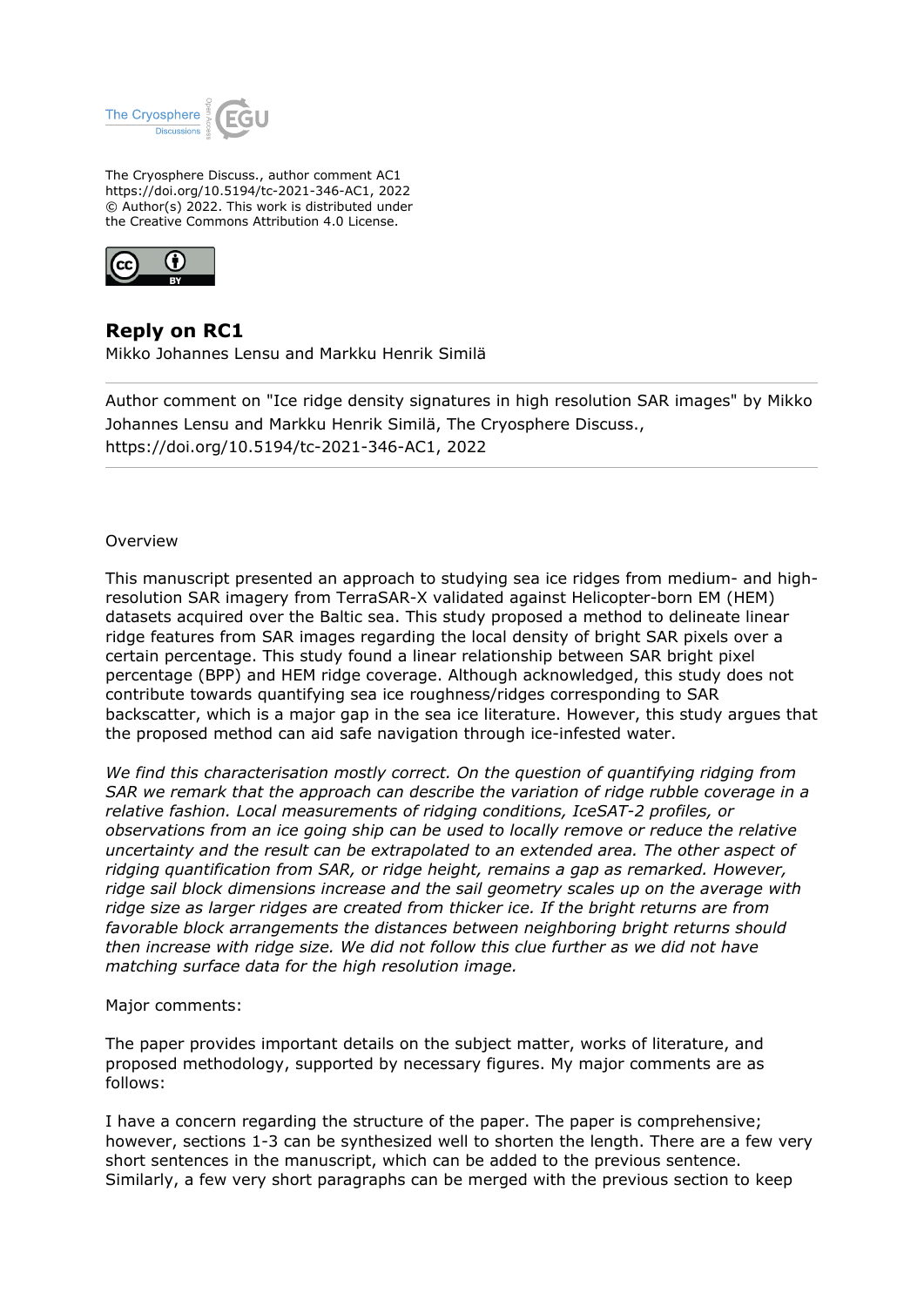the flow consistent in the manuscript. Please check and correct this issue throughout the manuscript. At least, section 2 needs to be synthesized to have a better flow of the content, which I find scattered in the current version.

*Both reviewers remark on the length and too short sentences. We clearly should and seek to improve in both matters and will also have the final version of manuscript chekced for language. This answer is the same for both reviewers.* 

The methods and results are mixed in sections 4-7, making it difficult to follow. I think the authors should separate results and discussion.

*We considered this carefully when writing the paper and also had an earlier version with methods and results more clearly separated. This made the methods section long and difficult to follow as the statistical model, which is expected to be novel for most readers, must be expounded and validated both for SAR and for the ridge data. This was further complicated by the fact that the ridge data set is compared with non-concurrent high resolution image in terms of the statistical model while for the medium resolution image the ridge data is concurrent validation data. We considered also the possibility to present the theoretical parts as an appendix. These parts contain however the main new methodological advances towards the quantification of ridging from SAR and should in our opinion be presented in the actual paper. There are also several different and in part independent methodologies introducted in the paper. Thus we found the present arrangement, where each methodology is followed by results, a more accessible alternative.*

 *In Section 5 we present the approach of counting BPN in pixel blocks with some practically oriented methods of presentation. This section ends to an introdcution to main statistical idea, or the considering how BPN values change in small changes of BPP. This section might better serve as an introdcution in Section 6 when combined with introductory parts of 6.1. We will also try to make more clear in Section 6 what is the basic approach, what are theoretical validations of the concepts, and what are the applicable results. The simulation exercise in 6.6. was intended the provide additional validation to the basic concepts but it also illustrates these in an easily understood way. We find ourselves the result quite striking but presenting it earlier in the paper might raise confusion on what is the subject matter. Section 7 is a detailed application/validation study that uses only the primitive concepts of the approach to compare SAR and surface data but seeks to be careful in its use of validation data.*

When TSX was acquired, the paper motioned the air temperature as -2.3 degrees C. Since the ice was first-year sea ice and the snow had brine, I wondered whether the snow was brine-wetted at the bottom had an impact on X-band backscatter. A sea ice study on Cband SAR imagery reported moist snow at  $-3.1 +/- 1.5$  degrees to have a melt onset signature. Since air temperature was warmer in Baltic during TSX acquisition, how could this affect the SAR statistics presented here?

*The water salinity in the Bay of Bothnia is from 3 to 4 permille. Ice bulk salinity typically less than 1 permille for level ice and ridge blocks can be almost fresh; we add the following reference ( A.J., Weeks, W.F., Kosloff, P. and Carsey, S., 1992. Petrographic and salinity characteristics of brackish water ice in the Bay of Bothnia. CRREL Report 92-13). ). The field measurements of ice samples reported by Hallikainen (1992) (will be added as reference) had ice salinity range from 0.2 to 2 permille depending on the location, time, and weather history.*

*Brine expulsion on the surface may occur for thin level ice after rapid freezing but is expected to have drained from thick midwinter ice in the Bay of Bothnia that also does not become flooded by snow load any more. Thus we do not expect that any consequential*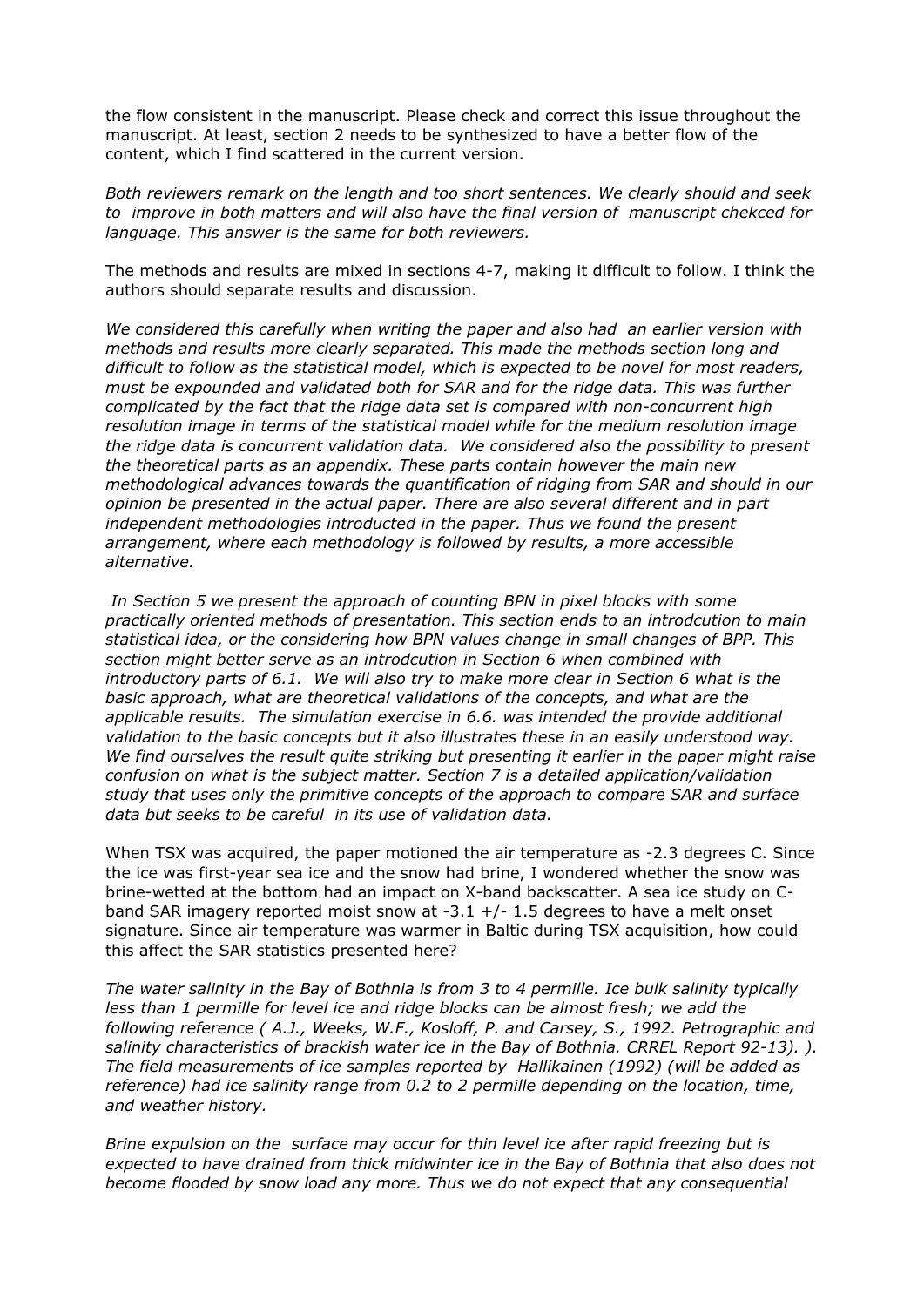*flooding occurred in the SAR covered areas. In the case of the flooding the salinity of brine is low and brine would effect on the backscattering level mainly through the increasing snow wetness. So the role of salinity is small. Some moisture in the snow cover in the 2011 TSX data probably have slightly decreased the contrast between level and ridged ice. However, a large fraction of the ridges are still visible as seen in Fig.13. The assumption that the bright returns are predominantly from favorable ridge block arrangements is valid in these sea ice conditions.*

*We can address this in the discussion section.*

Minor comments:

Since the manuscript focuses on TSX images, the title should reflect the frequency used in this study. Please include 'X-band' in the title.

*The methods are not restricted to X-band and we believe that the results would have been similar if the SAR images available to us would have had different band(s), that is, the assumption that brightest returns are predominantly from ridges would have been valid. The soundness of this generally known property has been demonstrated for the X-, C- and L-band in the Baltic Sea, e.g., in studies Mäkynen (2004) and Dierking (2010). There are some sea ice conditions outside ridging which generate strong radar response, brash ice zones likely being the most common. Hence the identification of open water and brash ice areas must be done before the application of the proposed method. However, the functionality of the method needs to be systematically studied and conditions where the assumption does not hold can be conceived. We will address this in the discussion section and would like to retain the title as it is.* 

If section 7.1 can be considered validation, the title should show that information so that the reader can refer to the section title to find necessary information without going into the details of the text. discriminative

*We work towards improvement here, e.g. in terms of subsections.*

Was both the imagery acquired in ascending or descending mode? Please confirm. A mixture of modes can seriously impact SAR backscatter from ridge sail direction.

*In our case the time interval between the fine and the medium resolution images is five years and the target area for the images is hence not the same. We believe that even if the time difference would have been short and imaging from different directions would have applied, the proposed method should have yielded similar statistics. The method refers the statistics of ensembles of pixels (pixel blocks), not single pixels. For each pixel in the block that contains ridge rubble it depends on the favorable arrangement of the ice blocks whether the pixel has a bright return (i.e. one above the assigned intensity threshold) or not. As the orientation of ice blocks is basically random the same applies to the occurrence of favorable arrangement and bright return. If the modes or angles are different, different pixels in the pixel block will appear bright and also the number of bright pixels is likely to change. Due to randomness the same statistics is expected to emerge.* 

*However, we would like to remark on possible effect of the incidence angle in each SAR image (e.g. Mäkynen and Karvonen 2017) . This may affect also the statistics although ridge sails as sloped features of randomly oriented scatterers are less sensitive to incidence angle effects. In the high-resolution image used to study the BPN statistics no effects could be discerned and the change of incidence angle across the 8.7 km wide study area may be neglected. For the medium resolution image study area extending about 60 km laterally this situation may be different but is obscured by the gradient of the ridge density towards the Finnish coast. We will address this issue in the discussion.*